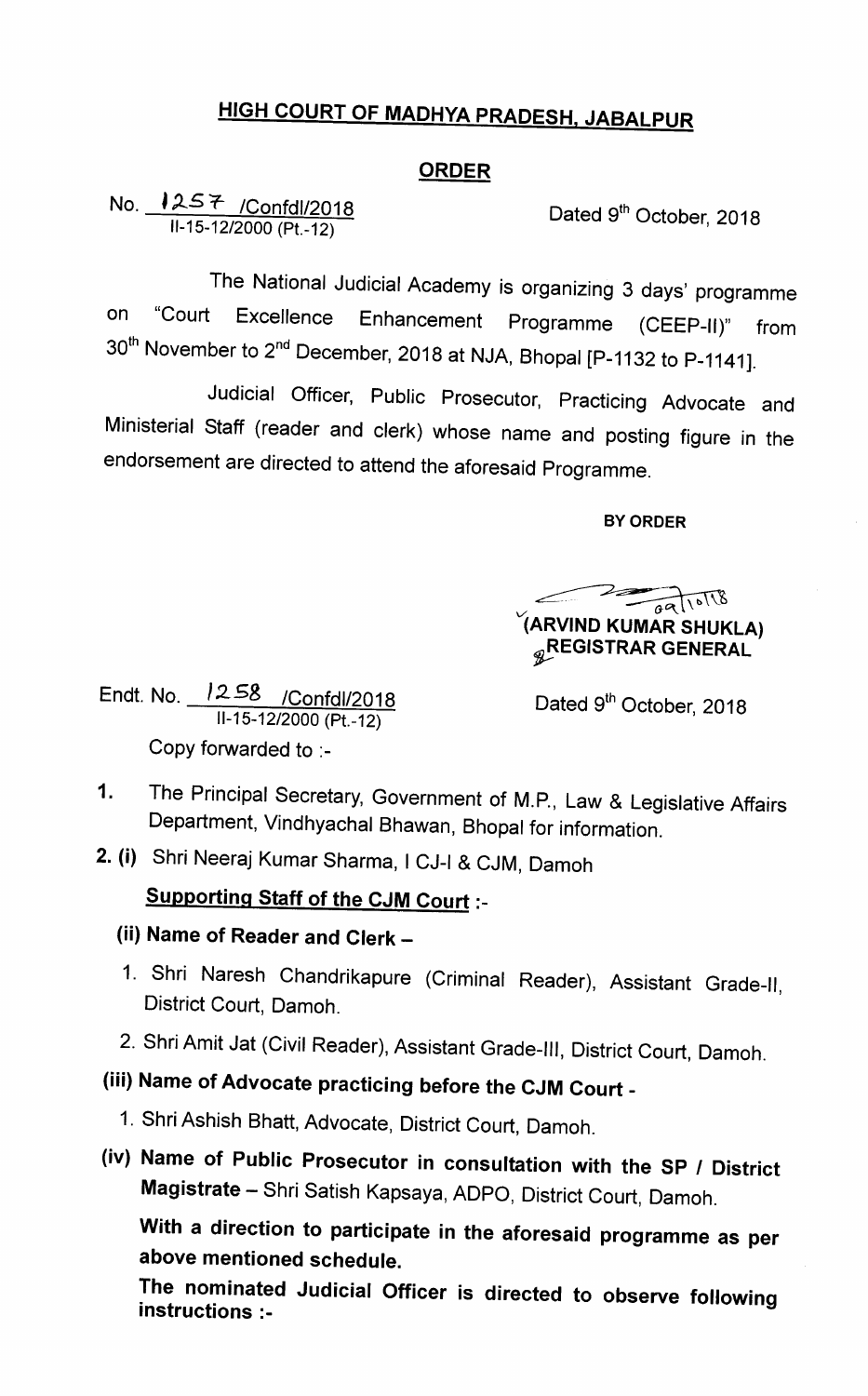• To arrange Board Diary in such a manner that no case is listed on the dates, on which you are directed to attend the programme. In case, cases have been fixed for the said dates, Summons should not be issued and if Summons are issued, then parties should be informed about the changes of date.

- To deposit their dues like lodging, boarding etc. at National Judicial Academy, Bhopal and claim the same in their T.A. Bills, as per rules. Kind attention is also invited to this Registry D.O. No. 657/Confdl/2008, dated 24.06.2008 in this regard.
- To bring Laptop during the Programme.
- To send comments/suggestions regarding experience of Programme to the Director, MPSJA, Jabalpur.
- To fill up the details of the template as annexed with this Order and send the same to the NJA, Bhopal on email ID registraradmin@nja.gov.in, at the earliest.
- To apprise themselves with the contents of the Joining Instructions available on the NJA website www.nja.gov.in and observe the same.
- > Instructions for nominated Public Prosecutor, Practicing Advocate and Ministerial Staff (reader and clerk) :-
- Expenditure on account of T.A / D.A, boarding, lodging, lunch etc. would be borne by the Academy.
- $3.$ The District and Sessions Judge, Damoh for information and necessary action. In the meantime, the nominated CJM is transferred/ promoted, the incumbent may be nominated for the aforesaid programme by the District & Sessions Judge, Damoh along with the intimation to the Academy.
- 4. The Director, National Judicial Academy, Bhadbhada Road, Suraj Nagar, P.O., Bhopal - 462 044, for information in reference to your department letter No.4273, dated 24.09.2018.
- The Director, M.P. State Judicial Academy, Jabalpur for information with 5. a request to utilize the experience of the officer nominated for imparting training to other Judicial Officers during various Courses.
- 6. The Member Secretary, M.P. State Legal Services Authority, Jabalpur for information.

Encl : As above.

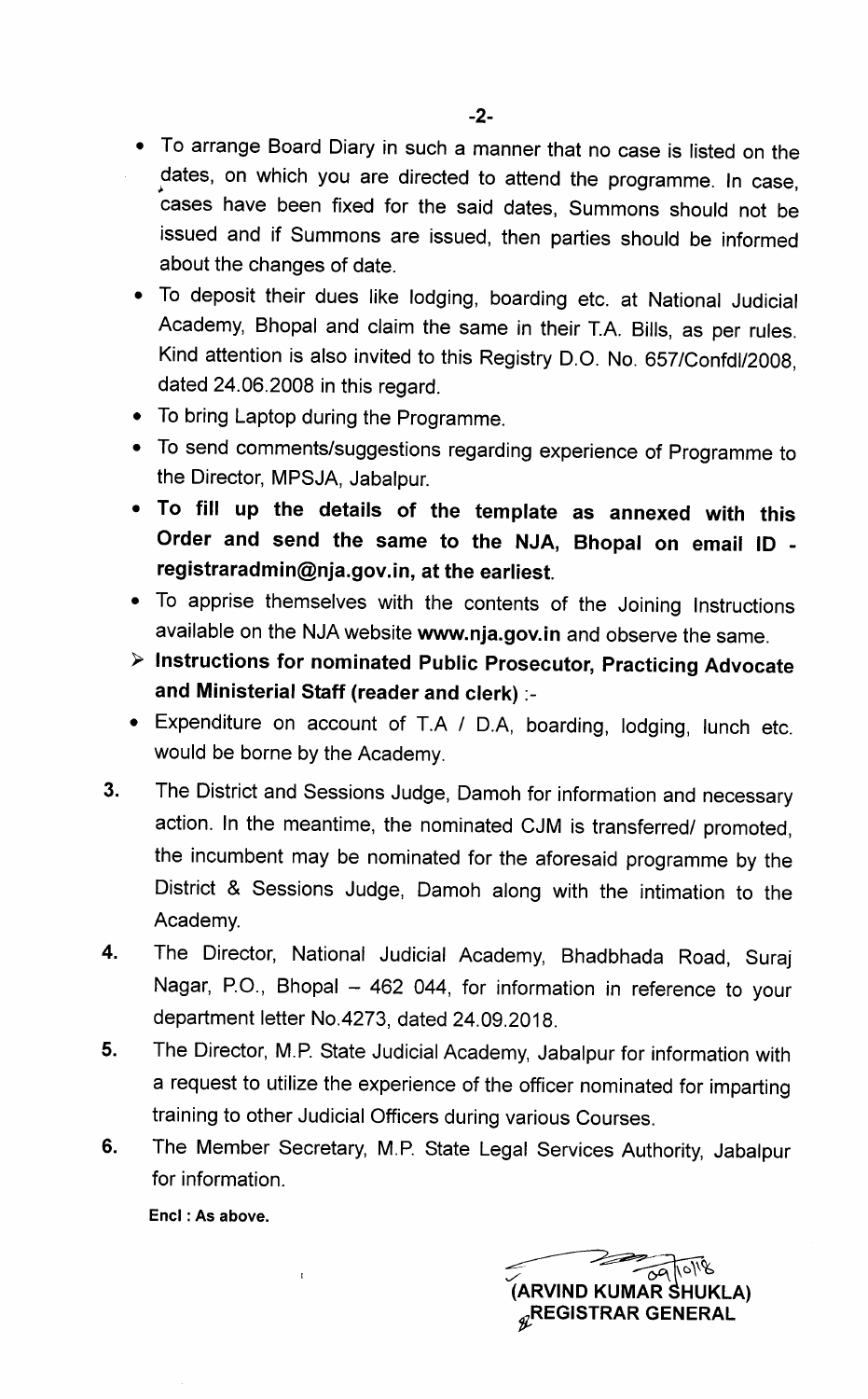# National Judicial Academy

## Court Excellence Enhancement Programme [P 1132 to P 1141] [CEEP 2] 30th November to 2nd December, 2018

Template for Analysis

## To be filled by the Nominated Judicial Officer

#### **Basic Information:**

- 1. Name of court:
- 2. Location and Address:
- 3. State :
- 4. Contact Details:
- 5. Jurisdiction :
- 6. Current Presiding Officer:
- 7. Number of employees attached to your court. Also mention their functions
- 8. Name of presiding officer during last three years: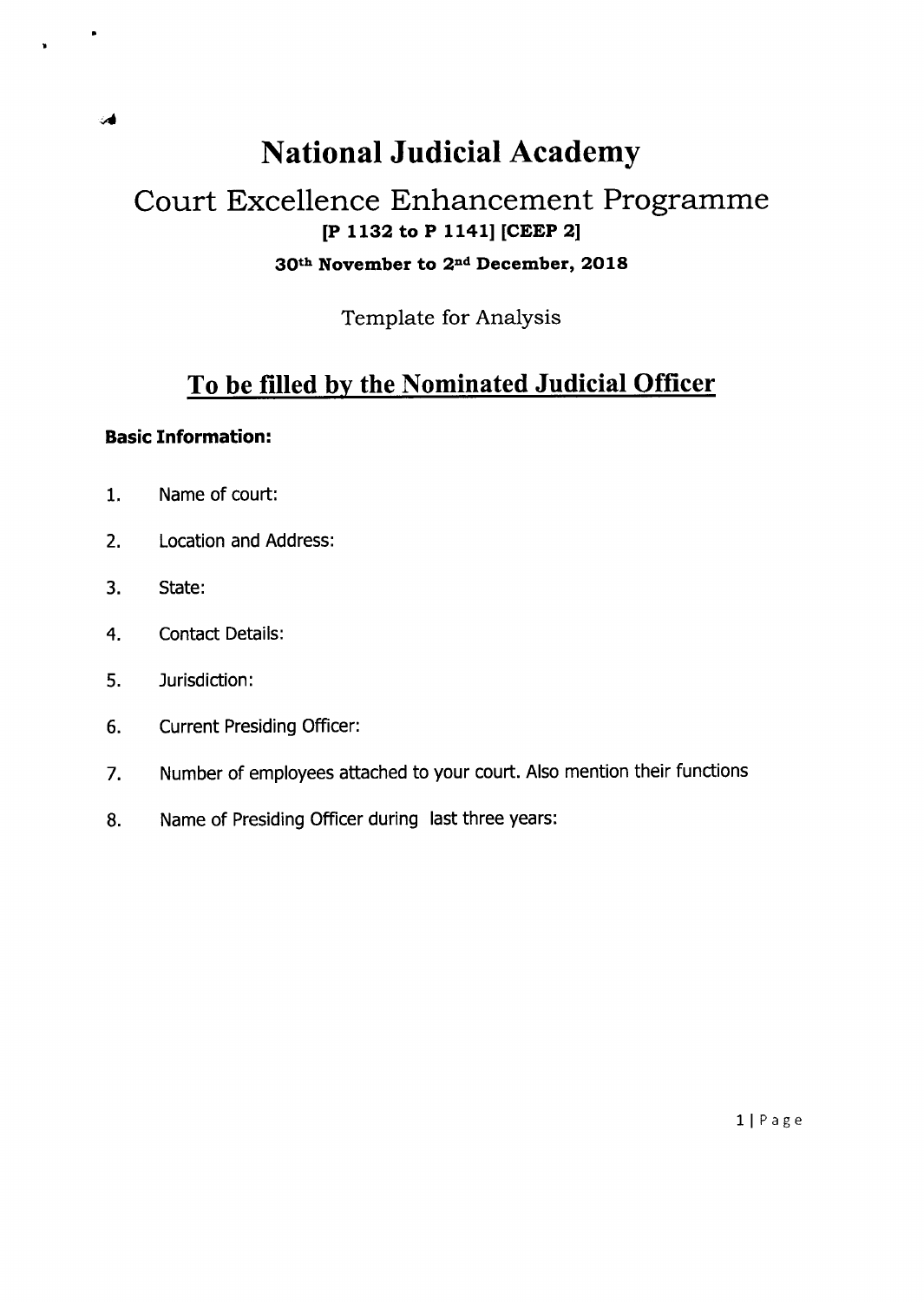#### The Social Context

- $1.$ Demography
- 2. Current court performance: Pendency, filling Disposal and Arrears for last three years
- List the main types and number of cases before the court ( kindly use separate 3. sheet for response)
- 4. Areas/Taluka/Tehsil/Police Station from where cases are mainly emanating:

| Year                             | 2015 | 2016 | 2017 |  |
|----------------------------------|------|------|------|--|
| Acquittal                        |      |      |      |  |
| Conviction (after<br>full trial) |      |      |      |  |
| <b>Pleaded Guilty</b>            |      |      |      |  |

5. Number of acquittals and convictions. (Trends over the last three years.)

#### 6. Duration of Cases:

|                                                                                    | Total<br>Pendency: | Percentage |
|------------------------------------------------------------------------------------|--------------------|------------|
| Number of Cases less than 1 year old<br>(% of total pendency)                      |                    |            |
| Number of Cases more than 1 year but less<br>than 2 year old (% of total pendency) |                    |            |
| Number of Cases more than 2 year but less<br>than 3 year old (% of total pendency) |                    |            |
| Number of Cases more than 3 year but less<br>than 4 year old (% of total pendency) |                    |            |
| Number of Cases more than 4 year but less<br>than 5 year old (% of total pendency) |                    |            |
| Number of Cases more than 5 year old<br>(% of total pendency)                      |                    |            |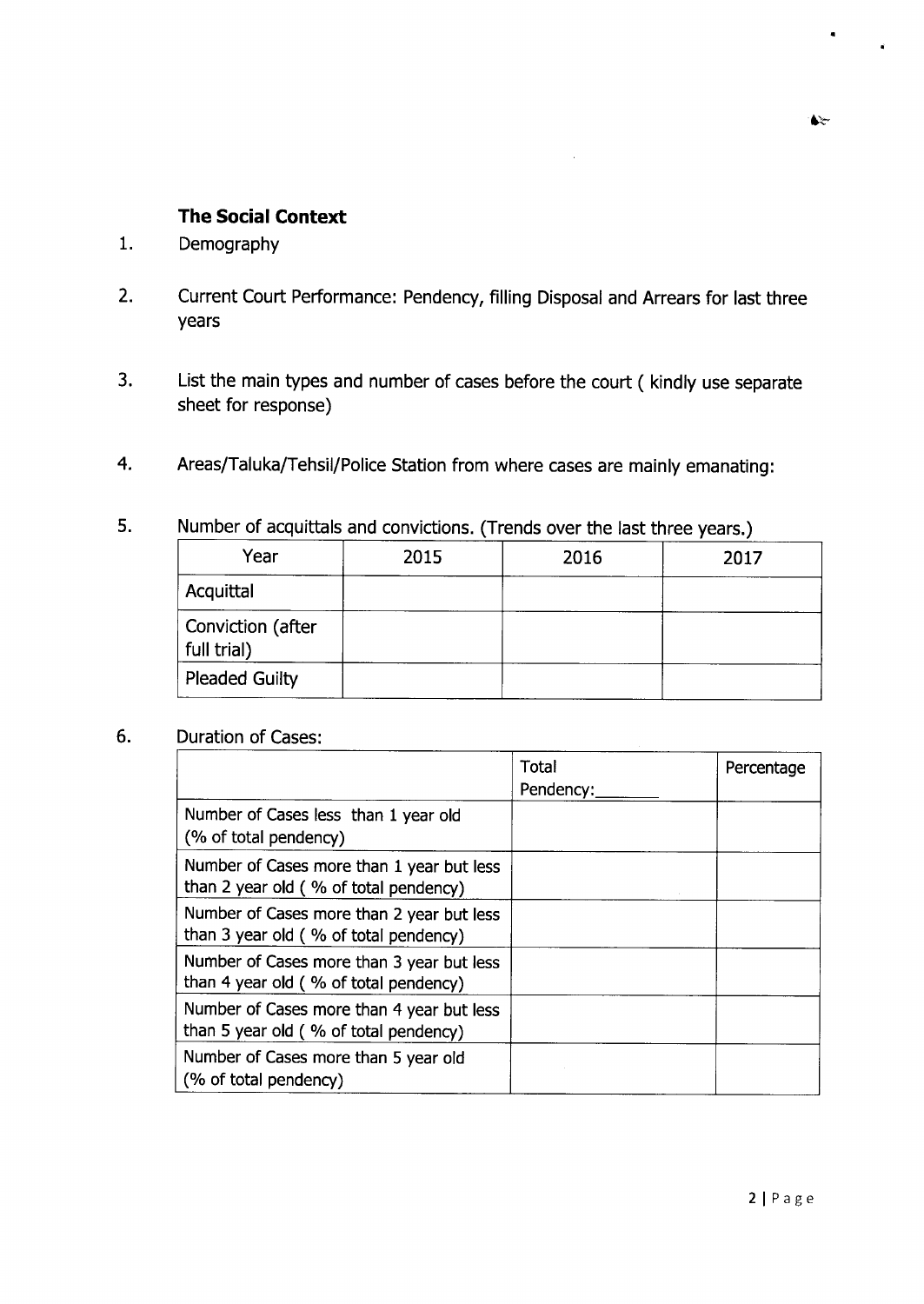- $\frac{1}{7}$
- Whether there are Case management Rules framed by the Hon'ble High Court for subordinate courts? If yes, then what impediments faced by your court in implementing the same.
- 8. Average time taken between:
	- (i) Framing of charges and conclusion of evidence
	- (ii) Conclusion of evidence and final arguments
	- (iii) Completion of final argument and pronouncing of the judgment
- 9. Analysis of Adjournment granted : Reasons for adjournment
	- (i) By prosecution
		- a. For obtaining presence of witness
		- b. Otherwise
	- (ij) By defense
		- a. For obtaining presence of witness/accused
		- b. Otherwise
	- (iii) Other Reasons
- 10. Intervention by High court or supreme court: Number/Percentage of pending cases for last three years in which High Court and/or Supreme Court has intervened.

| Year          | <b>DO15</b>       | 2016 | 2017 | Percentage |
|---------------|-------------------|------|------|------------|
| <b>Number</b> | <b>CONTRACTOR</b> |      |      |            |

- 11. Identification of old cases: Identify 10 old cases of major types in your portfolio and identify the causes of delay
- 12. Plea Bargaining: Number and percentage of cases in which plea bargaining has been used for last three years

| Year   | つの15<br>-ulu | 2016 | $201^{-}$ | Percentage |
|--------|--------------|------|-----------|------------|
| Number |              |      |           |            |

13. Compounding of cases: Percentage of cases in which compounding has been used for last three years

| Year          | 2015   | 2016 | つハ1つ | Percentage |
|---------------|--------|------|------|------------|
| <b>Number</b> | ______ |      |      |            |

 $3 | P \text{age}$